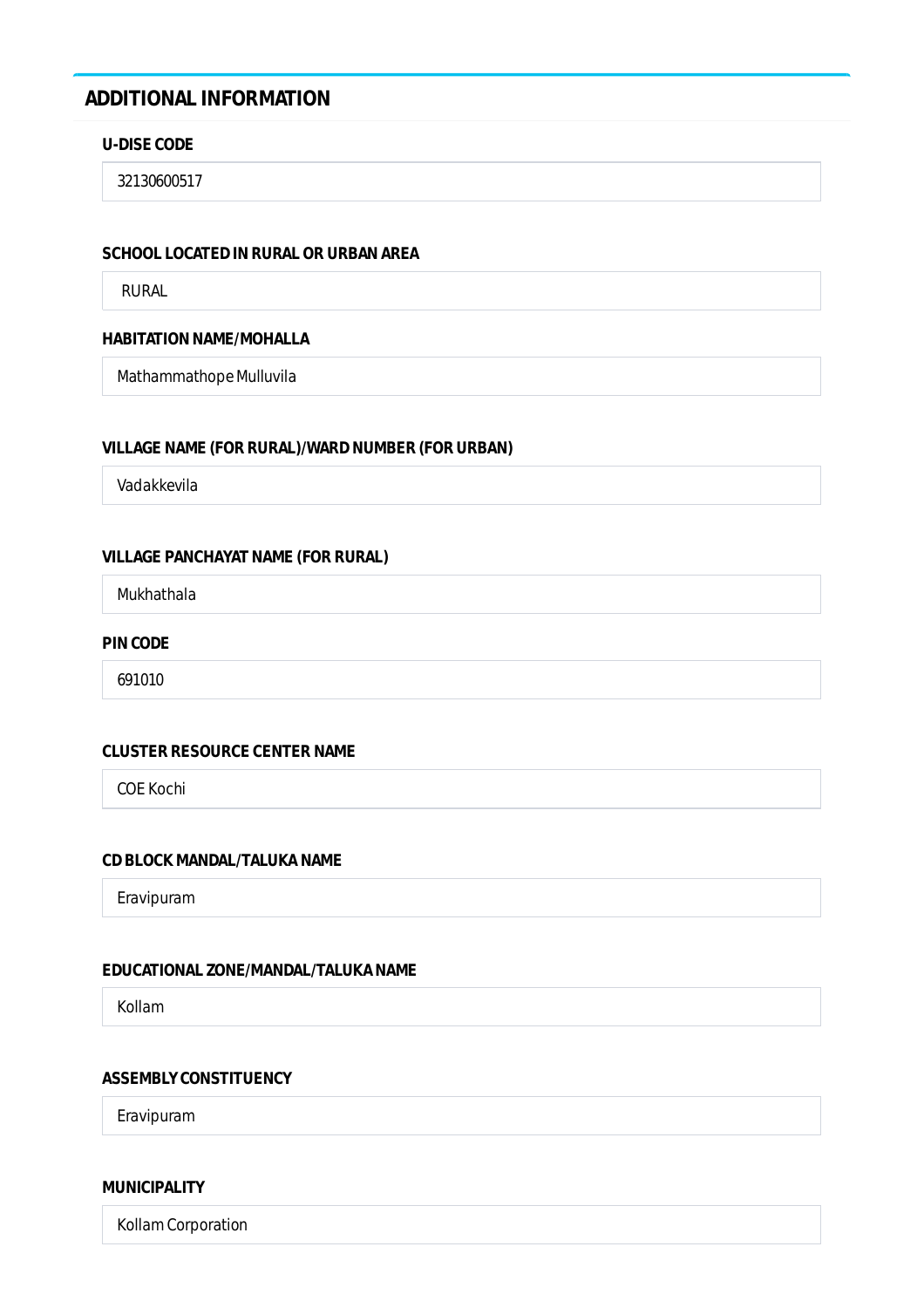### **IS THIS SCHOOL APPROACHABLE BY ALL WEATHER ROAD**

YES

### **IS THIS A SPECIAL SCHOOL FOR CWSN**

NO

### **IS THIS A SHIFT SCHOOL**

NO

### **IS THIS A RESIDENTIAL SCHOOL**

NO

### **TYPE OF RESIDENTIAL SCHOOL**

--SELECT--

### **IS THIS A RELIGIOUS MINORITY SCHOOL**

NO

### **TYPE OF RELIGIOUS MINORITY SCHOOL**

--SELECT--

# **NUMBER OF ACADEMIC INSPECTIONS DURING LAST ACADEMIC YEAR**

1

### **NUMBER OF VISITS BY CRC COORDINATOR DURING LAST ACADEMIC YEAR**

1

# **NUMBER OF VISITS BY BLOCK LEVEL OFFICER DURING LAST ACADEMIC YEAR**

1

# **SCHOOL PARTICULARS FOR ELEMENTARY SCHOOLS ONLY**

### **NUMBER OF INSTRUCTIONAL DAYS DURING LAST ACADEMIC YEAR**

210

### **SCHOOL HOURS FOR CHILDREN PER DAY (CURRENT YEAR)**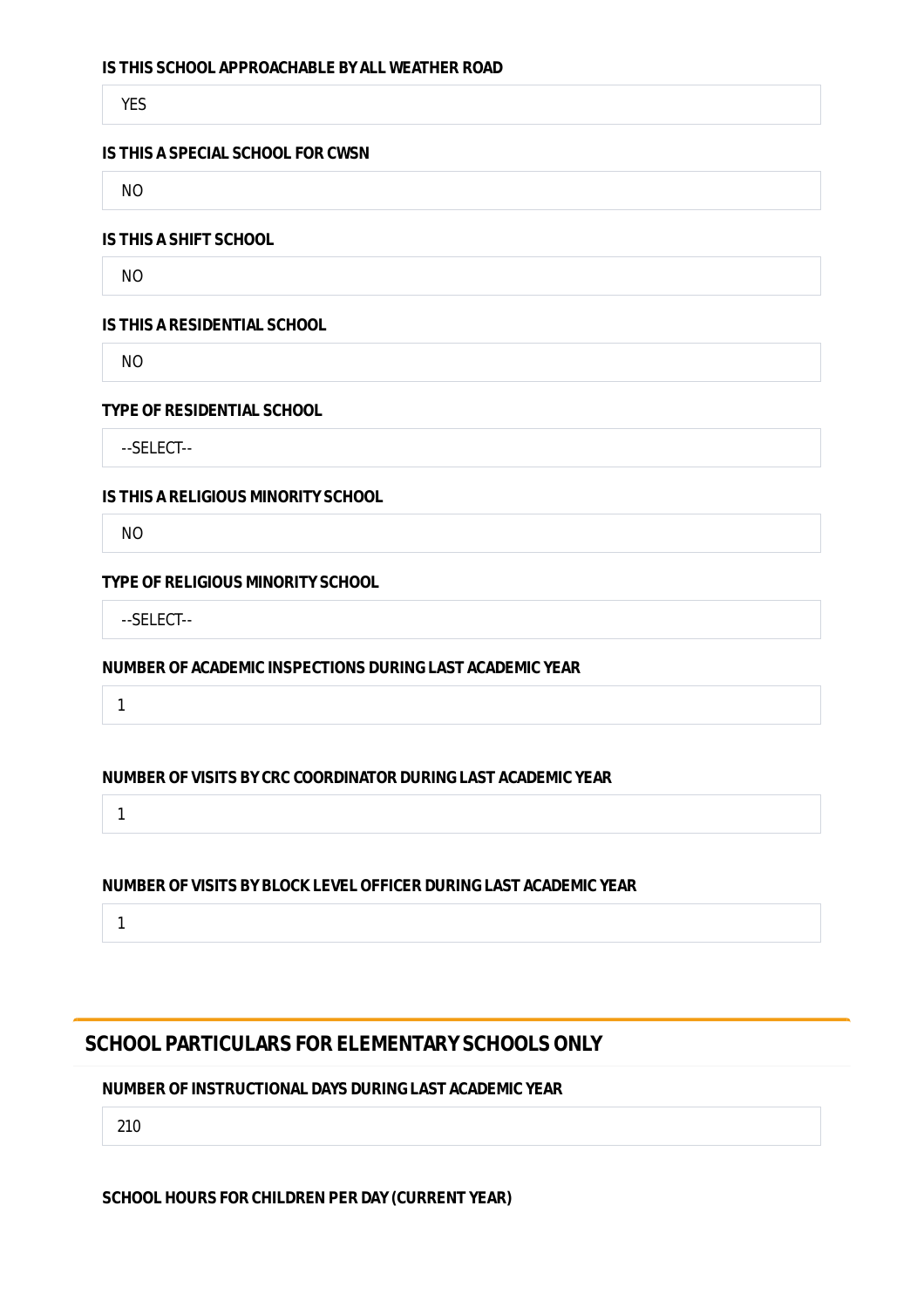6

### **SCHOOL HOURS FOR TEACHERS PER DAY (CURRENT YEAR)**

7

### **IS CCE BEING IMPLEMENTED**

YES

#### **ARE PUPIL CUMULATIVE RECORDS BEING MAINTAINED?**

YES

# **ARE PUPIL CUMULATIVE RECORDS SHARED WITH PARENTS?**

YES

#### **NUMBER OF STUDENTS PROVIDED IN SPECIAL TRAINING (CURRENT YEAR)**

ENTER ...

### **NUMBER OF STUDENTS ENROLLED IN SPECIAL TRAINING (PREVIOUS YEAR)**

ENTER ...

### **NUMBER OF STUDENTS COMPLETED SPECIAL TRAINING (PREVIOUS YEAR)**

ENTER ...

### **HAS SCHOOL MANAGEMENT COMMITTEE (SMC) BEEN CONSTITUTED?**

YES

# **NUMBER OF MEETINGS HELD BY SMC DURING LAST ACADEMIC YEAR**

4

### **WHETHER SMC PREPARE THE SCHOOL DEVELOPMENT PLAN**

YES

### **WHETHER SEPARATE BANK ACCOUNT FOR SMC**

NO

**IF YES, PROVIDE THESE DETAILS**

**BANK NAME**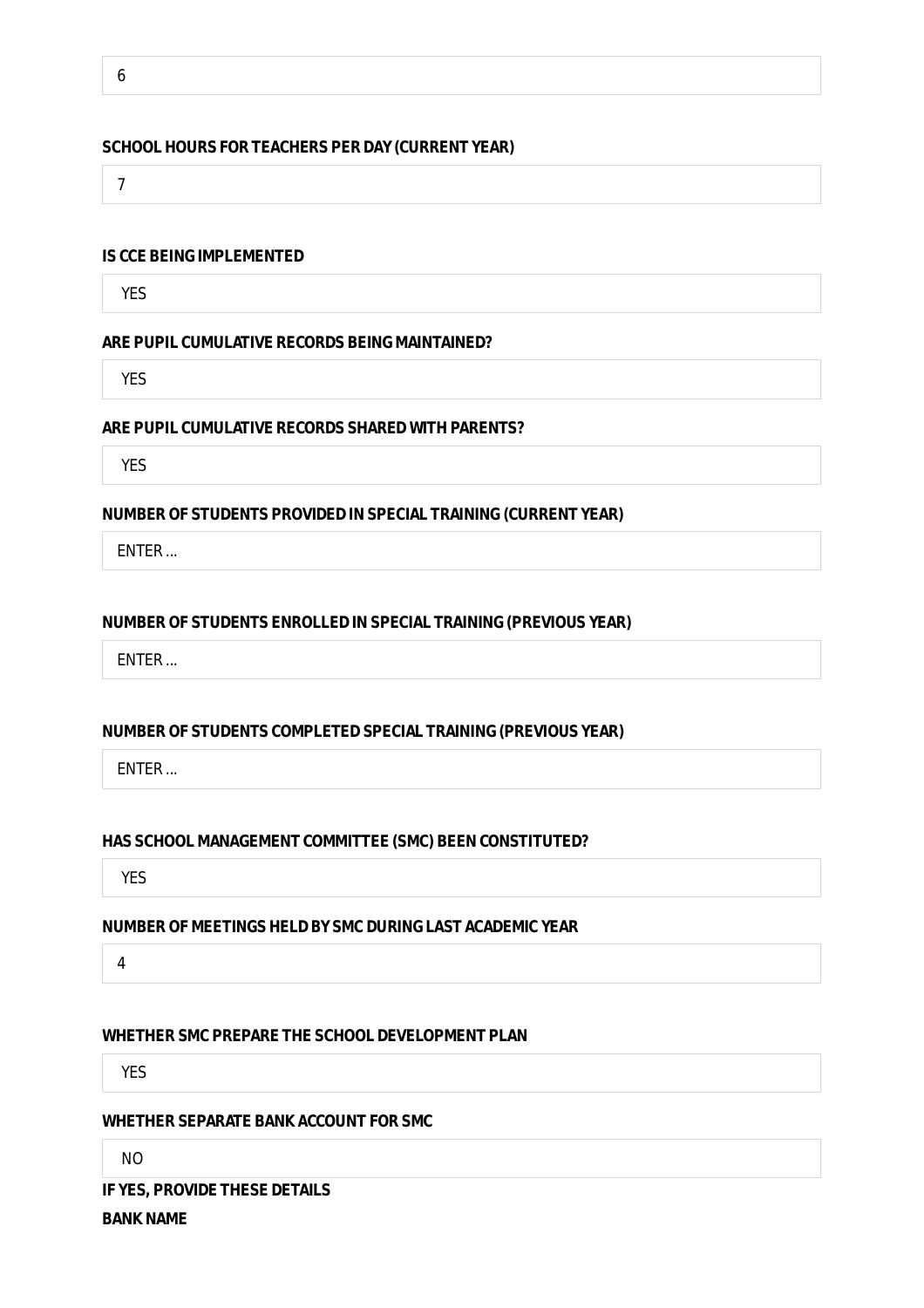ENTER ...

### **ACCOUNT HOLDER'S NAME**

ENTER ...

### **BANK ACCOUNT NUMBER**

ENTER ...

# **IFSC CODE**

ENTER ...

# **WHEN WAS THE TEXTBOOK RECEIVED FOR CURRENT YEAR?**

MAY

# **WHETHER COMPLETE SET OF FREE TEXT BOOKS FOR TEACHERS LEARNING EQUIPMENT (TLE) RECEIVED?**

YES

# **WHETHER TLE RECEIVED FOR EACH GRADE?**

YES

# **WHETHER PLAY MATERIAL GAMES AND SPORTS MATERIAL AVAILABLE FOR EACH GRADE?**

YES

# **SCHOOL PARTICULARS FOR SECONDARY AND HIGHER SECONDARY SCHOOLS ONLY**

# **NUMBER OF INSTRUCTIONAL DAYS DURING LAST ACADEMIC YEAR**

210

# **SCHOOL HOURS FOR CHILDREN PER DAY (CURRENT YEAR)**

6

# **SCHOOL HOURS FOR TEACHERS PER DAY (CURRENT YEAR)**

7

**IS CCE BEING IMPLEMENTED**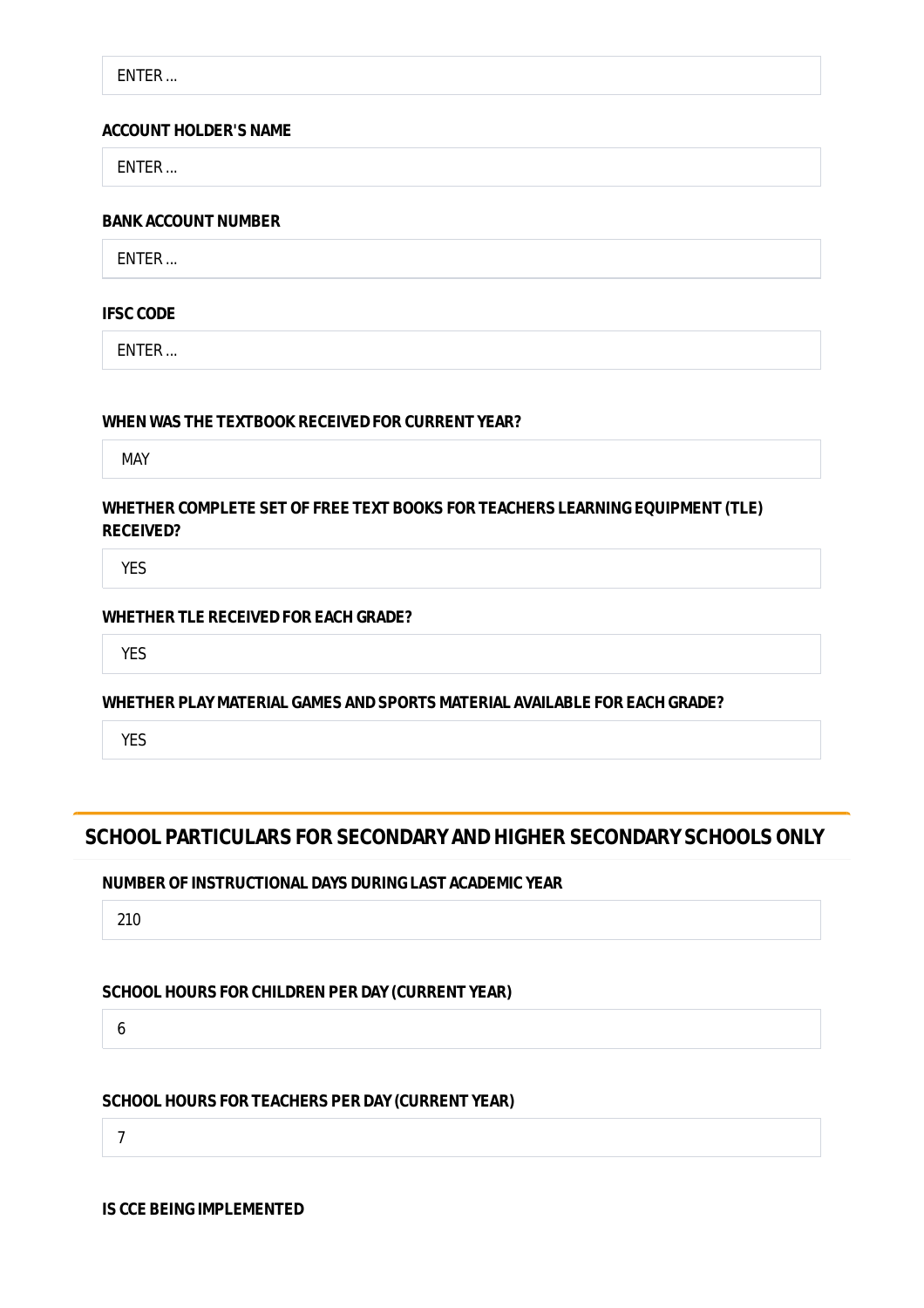# **ARE SCHOOL MANAGEMENT COMMITTEE (SMC) AND SCHOOL MANAGEMENT DEVELOPMENT COMMITTE (SMDC) SAME?**

YES

# **IF NO, UPLOAD DETAILS OF SMDC**

Browse...

No file selected.

# **PHYSICAL FACILITIES AND EQUIPMENTS**

### **NUMBER OF CLASSROOMS BY CONDITION**

| <b>PUCCA</b> | <b>PARTIALLY PUCCA</b> | <b>KUCHCHA</b>        | TENT                  |
|--------------|------------------------|-----------------------|-----------------------|
| All          | <b>Good Condition</b>  | <b>Good Condition</b> | <b>Good Condition</b> |
| Need Repair  | Need Repair            | Need Repair           | Need Repair           |
| Major Repair | Major Repair           | Major Repair          | Major Repair          |

### **IS LAND AVAILABLE FOR EXPANSION OF SCHOOL ACTIVITIES?**

YES

### **IS SEPARATE ROOM AVAILABLE FOR PRINCIPAL/HEAD TEACHER?**

YES

### **IS SEPARATE ROOM AVAILABLE FOR VICE PRINCIPAL/ASSISTANT HEAD TEACHER?**

YES

### **IS SEPARATE ROOM AVAILABLE FOR CRAFTS/CO CURRICULAR ACTIVITIES?**

**YES** 

# **IS STAFF QUARTERS AVAILABLE?**

NO

### **IS HAND WASHING FACILITY AVAILABLE NEAR TOILET/URINALS ?**

YES

### **IS ELECTRICITY CONNECTION AVAILABLE?**

YES

# **IS AUDIO/VISUAL/PUBLIC ADDRESS SYSTEM AVAILABLE?**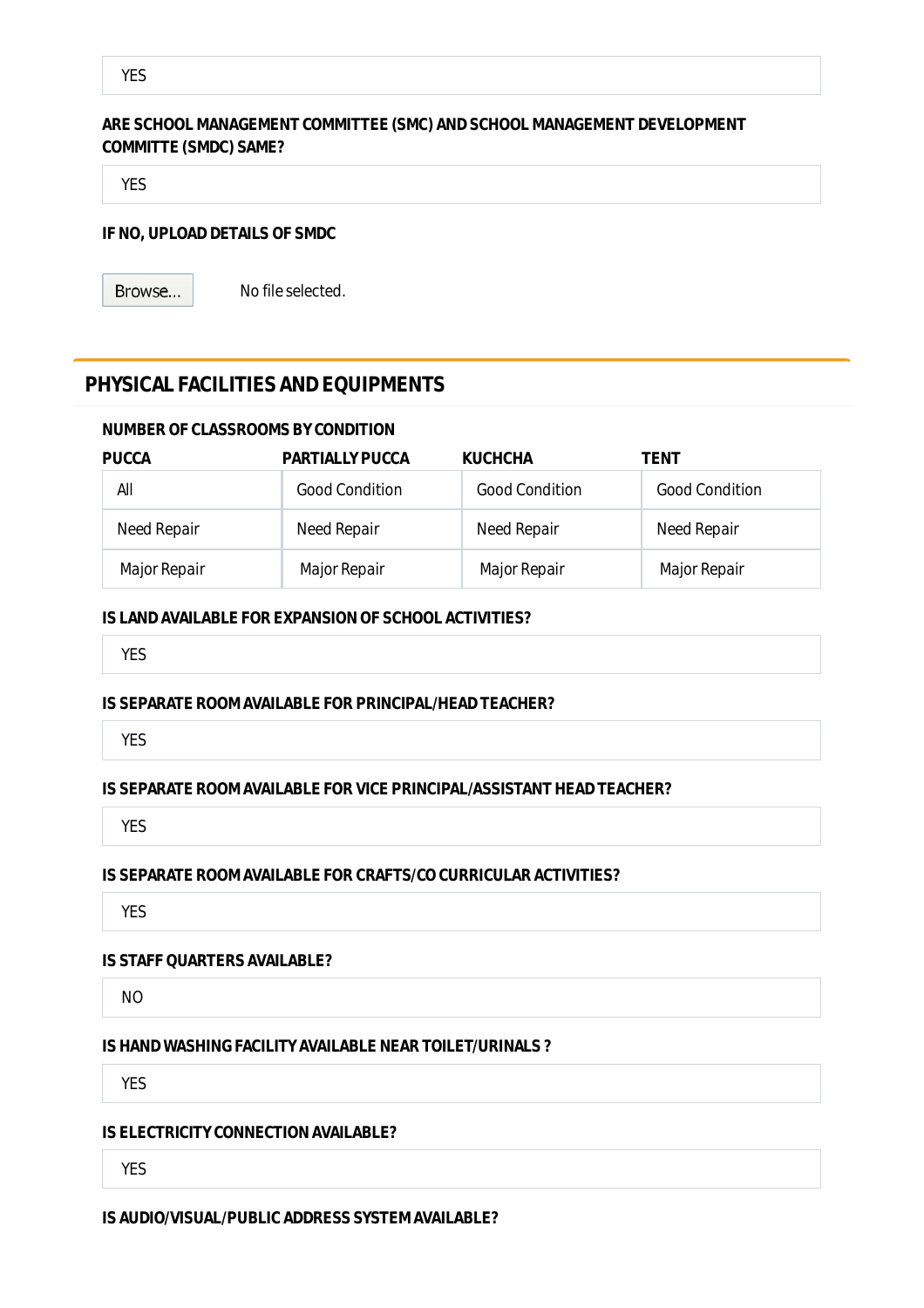### **IS LCD PROJECTOR AVAILABLE?**

YES

### **NUMBER OF AVAILABLE PRINTERS**

13

#### **SPEED OF AVAILABLE PRINTERS**

20-40 PPM

### **NUMBER OF PHOTOCOPIERS AVAILABLE**

3

### **IS LEASE LINE AVAILABLE?**

YES

### **SPEED OF LEASE LINE (IF AVAILABLE)**

16

# **IS SCANNER AVAILABLE?**

YES

### **IS RAIN WATER HARVESTING IMPLEMENTED?**

YES

# **MID DAY MEAL INFORMATION**(Only for Government and Aided Schools)

#### **STATUS OF KITCHEN SHED(If meal prepared in school)**

--SELECT--

### **SOURCE OF MDM(If meal not prepared in school)**

--SELECT--

**SPORST INFORMATION** Select The Sports Offered In Your School



 $\stackrel{\mathtt{A}}{\mathtt{v}}$ 

 $\hat{z}$ 

 $\stackrel{\mathtt{A}}{\mathtt{v}}$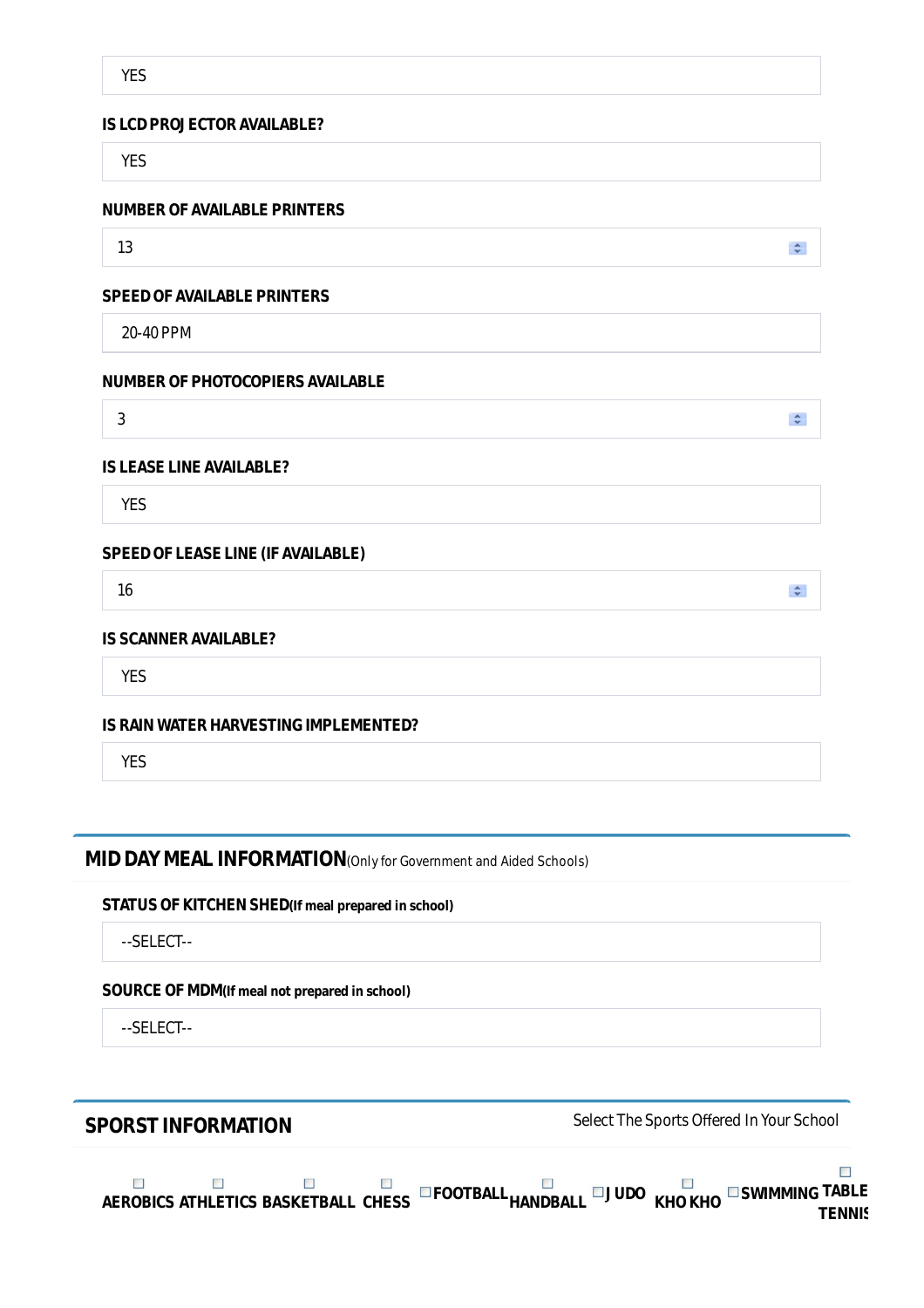# **ENROLLMENT INFORMATION**

### **CATEGORY WISE STUDENTS**

| <b>CLASS</b>                      | <b>GENERAL</b> | <b>SC</b> | <b>ST</b> |
|-----------------------------------|----------------|-----------|-----------|
| <b>PRIMARY</b>                    | 173            | 29        | 10        |
| <b>MIDDLE</b>                     | 196            | 18        | и         |
| <b>SECONDARY</b>                  | 102            | $\vert 4$ | 10        |
| <b>SENIOR</b><br><b>SECONDARY</b> | 116            | 11        | 10        |

### **MINORITY GROUP WISE STUDENTS**

| <b>CLASS</b>                      | <b>MUSLIM</b> | <b>CHRISTIAN</b> | <b>SIKH</b> |
|-----------------------------------|---------------|------------------|-------------|
| <b>PRIMARY</b>                    | 117           | 31               | 10          |
| <b>MIDDLE</b>                     | 89            | 25               | 10          |
| <b>SECONDARY</b>                  | $ 40\rangle$  | $\vert$ 9        | 10          |
| <b>SENIOR</b><br><b>SECONDARY</b> | 61            | 11               | 10          |

# **CHILDREN WITH SPECIAL NEEDS**

| <b>CLASS</b>  | <b>VISUAL</b><br><b>IMPAIRMENT</b> | <b>SPEECH</b><br><b>IMPAIRMENT</b> | <b>LOCOMOTIVE</b><br><b>IMPAIRMENT</b> | <b>HEARING</b><br><b>IMPAIRMENT</b> | <b>CEREBRAL</b><br><b>PALSY</b> | <b>LEARNING</b><br><b>DISABILITY</b> | <b>AUTISN</b> |
|---------------|------------------------------------|------------------------------------|----------------------------------------|-------------------------------------|---------------------------------|--------------------------------------|---------------|
|               |                                    |                                    |                                        |                                     |                                 |                                      |               |
| $\mathcal{P}$ |                                    |                                    |                                        |                                     |                                 |                                      |               |
| 3             |                                    |                                    |                                        |                                     |                                 |                                      |               |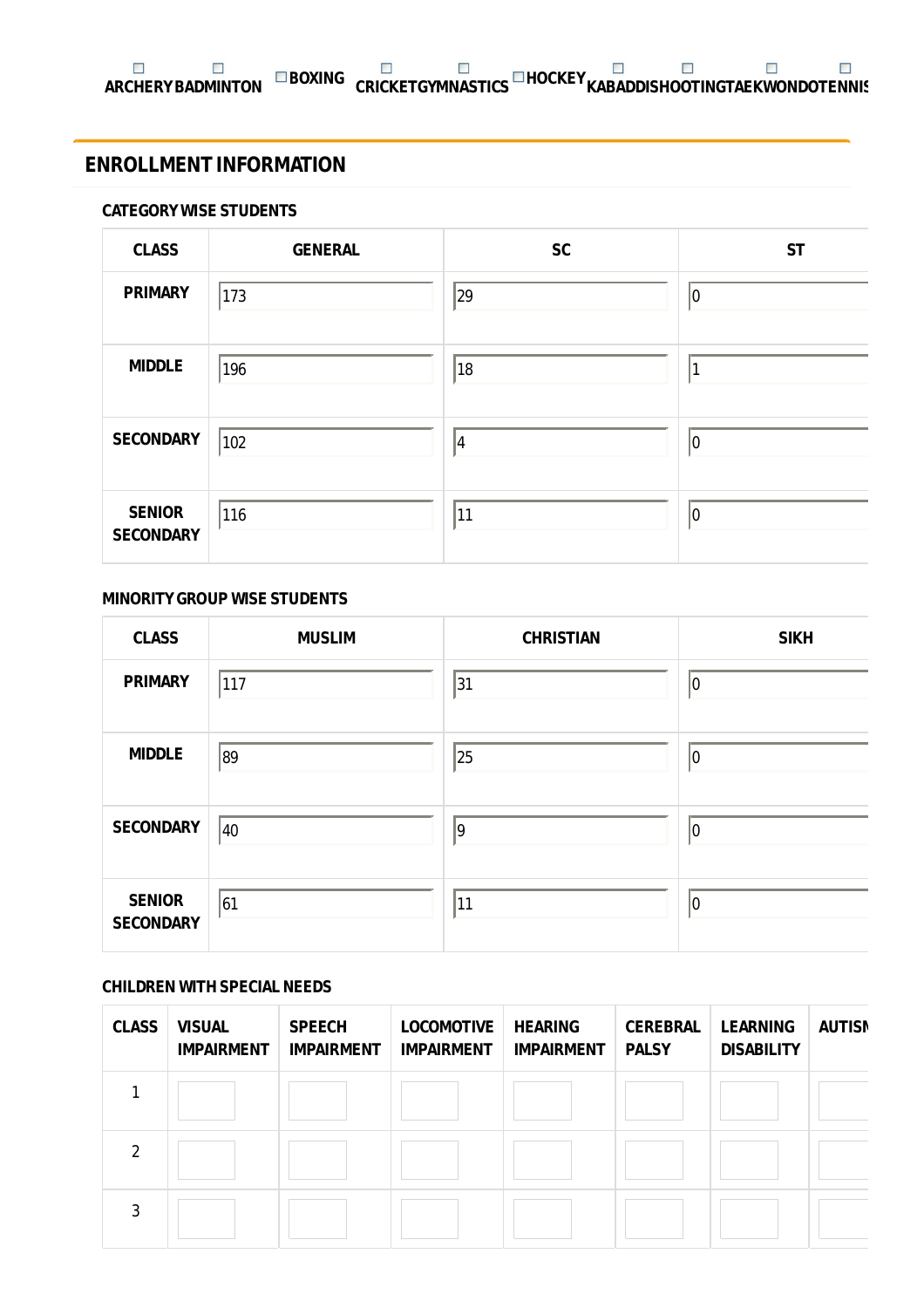

# **FACILITY INFORMATION**

# **FACILITY PROVIDED TO PRIMARY STUDENTS**

| <b>FACILITY</b>                                     | <b>GENERAL</b> | <b>SC</b> | <b>ST</b> |
|-----------------------------------------------------|----------------|-----------|-----------|
| <b>FREE TEXT</b><br><b>BOOKS</b>                    |                |           |           |
| FREE<br><b>UNIFORMS</b>                             |                |           |           |
| <b>STATE</b><br><b>DEFINED</b><br><b>INCENTIVES</b> |                |           |           |

# **FACILITY PROVIDED TO UPPER PRIMARY STUDENTS**

| <b>FACILITY</b>                  | <b>GENERAL</b> | <b>SC</b> | <b>ST</b> |
|----------------------------------|----------------|-----------|-----------|
| <b>FREE TEXT</b><br><b>BOOKS</b> |                |           |           |